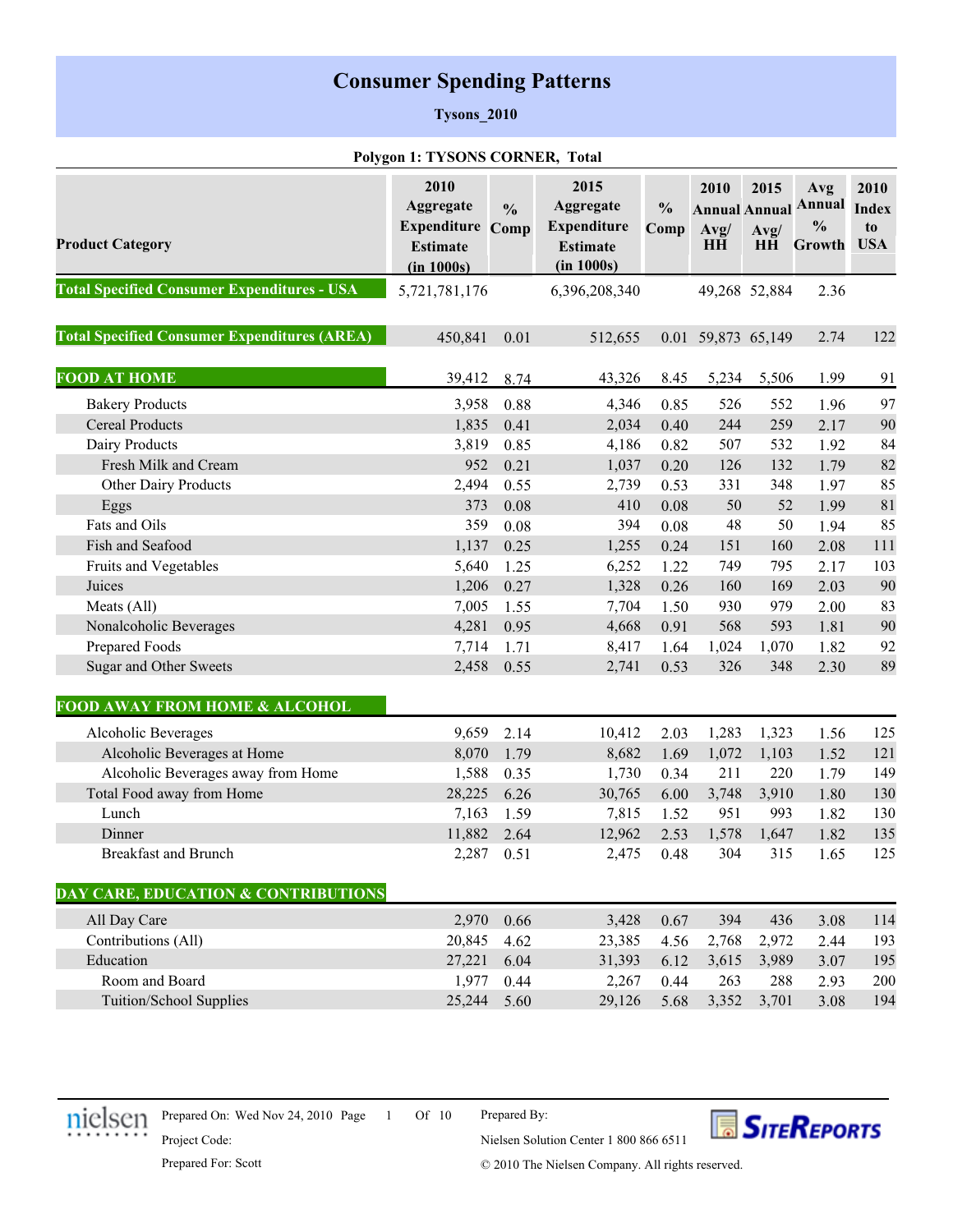# **Consumer Spending Patterns**

### **Tysons\_2010**

#### **Polygon 1: TYSONS CORNER, Total**

| <b>Product Category</b>                       | 2010<br>Aggregate<br><b>Expenditure Comp</b><br><b>Estimate</b><br>(in 1000s) | $\frac{0}{0}$ | 2015<br><b>Aggregate</b><br><b>Expenditure</b><br><b>Estimate</b><br>(in 1000s) | $\frac{0}{0}$<br>Comp | 2010<br><b>Annual Annual</b><br>Avg/<br><b>HH</b> | 2015<br>Avg/<br><b>HH</b> | Avg<br>Annual Index<br>$\frac{0}{0}$<br>Growth | 2010<br>to<br><b>USA</b> |
|-----------------------------------------------|-------------------------------------------------------------------------------|---------------|---------------------------------------------------------------------------------|-----------------------|---------------------------------------------------|---------------------------|------------------------------------------------|--------------------------|
| <b>HEALTHCARE</b>                             |                                                                               |               |                                                                                 |                       |                                                   |                           |                                                |                          |
| <b>Medical Services</b>                       | 21,313                                                                        | 4.73          | 24,842                                                                          | 4.85                  | 2,830                                             | 3,157                     | 3.31                                           | 128                      |
| Prescription Drugs                            | 19,852                                                                        | 4.40          | 22,965                                                                          | 4.48                  | 2,636                                             | 2,918                     | 3.14                                           | 108                      |
| <b>Medical Supplies</b>                       | 1,548                                                                         | 0.34          | 1,822                                                                           | 0.36                  | 206                                               | 232                       | 3.55                                           | 108                      |
| <b>HOUSEHOLD FURNISHINGS &amp; APPLIANCES</b> |                                                                               |               |                                                                                 |                       |                                                   |                           |                                                |                          |
| <b>Total Furniture</b>                        | 7,948                                                                         | 1.76          | 9,355                                                                           | 1.82                  | 1,055                                             | 1,189                     | 3.54                                           | 148                      |
| <b>Bedroom Furniture</b>                      | 1,980                                                                         | 0.44          | 2,307                                                                           | 0.45                  | 263                                               | 293                       | 3.30                                           | 140                      |
| Living/Dining Room Furniture                  | 3,685                                                                         | 0.82          | 4,361                                                                           | 0.85                  | 489                                               | 554                       | 3.67                                           | 150                      |
| Other Furniture                               | 2,191                                                                         | 0.49          | 2,583                                                                           | 0.50                  | 291                                               | 328                       | 3.58                                           | 152                      |
| <b>Total Household Textiles</b>               | 4,785                                                                         | 1.06          | 5,552                                                                           | 1.08                  | 635                                               | 706                       | 3.21                                           | 130                      |
| <b>Domestic Textiles</b>                      | 3,728                                                                         | 0.83          | 4,305                                                                           | 0.84                  | 495                                               | 547                       | 3.10                                           | 128                      |
| Window and Furniture Covers                   | 1,058                                                                         | 0.23          | 1,247                                                                           | 0.24                  | 140                                               | 159                       | 3.59                                           | 140                      |
| Major Appliances                              | 1,902                                                                         | 0.42          | 2,167                                                                           | 0.42                  | 253                                               | 275                       | 2.79                                           | 99                       |
| Misc Household Equipment                      | 4,051                                                                         | 0.90          | 4,588                                                                           | 0.89                  | 538                                               | 583                       | 2.65                                           | 113                      |
| Small Appliance/Houseware                     | 5,818                                                                         | 1.29          | 6,800                                                                           | 1.33                  | 773                                               | 864                       | 3.37                                           | 128                      |
| <b>HOUSING RELATED &amp; PERSONAL</b>         |                                                                               |               |                                                                                 |                       |                                                   |                           |                                                |                          |
| <b>Total Housing Expenses</b>                 | 32,556                                                                        | 7.22          | 36,767                                                                          | 7.17                  | 4,323                                             | 4,672                     | 2.59                                           | 100                      |
| <b>Fuels and Utilities</b>                    | 15,009                                                                        | 3.33          | 16,897                                                                          | 3.30                  | 1,993                                             | 2,147                     | 2.52                                           | 85                       |
| Telephone Service                             | 9,959                                                                         | 2.21          | 11,070                                                                          | 2.16                  | 1,323                                             | 1,407                     | 2.23                                           | 118                      |
| Household Repairs                             | 3,204                                                                         | 0.71          | 3,557                                                                           | 0.69                  | 425                                               | 452                       | 2.21                                           | 90                       |
| <b>Household Services</b>                     | 7,285                                                                         | 1.62          | 8,318                                                                           | 1.62                  | 968                                               | 1,057                     | 2.84                                           | 161                      |
| Housekeeping Supplies                         | 2,770                                                                         | 0.61          | 3,163                                                                           | 0.62                  | 368                                               | 402                       | 2.84                                           | 100                      |
| Personal Expenses and Services                | 17,441                                                                        | 3.87          | 19,770                                                                          | 3.86                  | 2,316                                             | 2,512                     | 2.67                                           | 141                      |
| PERSONAL CARE & SMOKING PRODUCTS              |                                                                               |               |                                                                                 |                       |                                                   |                           |                                                |                          |
| <b>Personal Care Products and Services</b>    | 10,674                                                                        | 2.37          | 12,017                                                                          | 2.34                  | 1,418                                             | 1,527                     | 2.51                                           | 131                      |
| <b>Personal Care Services</b>                 | 4,821                                                                         | 1.07          | 5,414                                                                           | 1.06                  | 640                                               | 688                       | 2.46                                           | 137                      |
| Smoking Prods/Supplies                        | 4,768                                                                         | 1.06          | 5,246                                                                           | 1.02                  | 633                                               | 667                       | 2.01                                           | 67                       |
| <b>PET EXPENSES</b>                           | 4,178                                                                         | 0.93          | 4,886                                                                           | 0.95                  | 555                                               | 621                       | 3.39                                           | 102                      |



Prepared On: Wed Nov 24, 2010 Page 2 Of 10

Prepared By:



Prepared For: Scott

Project Code:

© 2010 The Nielsen Company. All rights reserved.

Nielsen Solution Center 1 800 866 6511